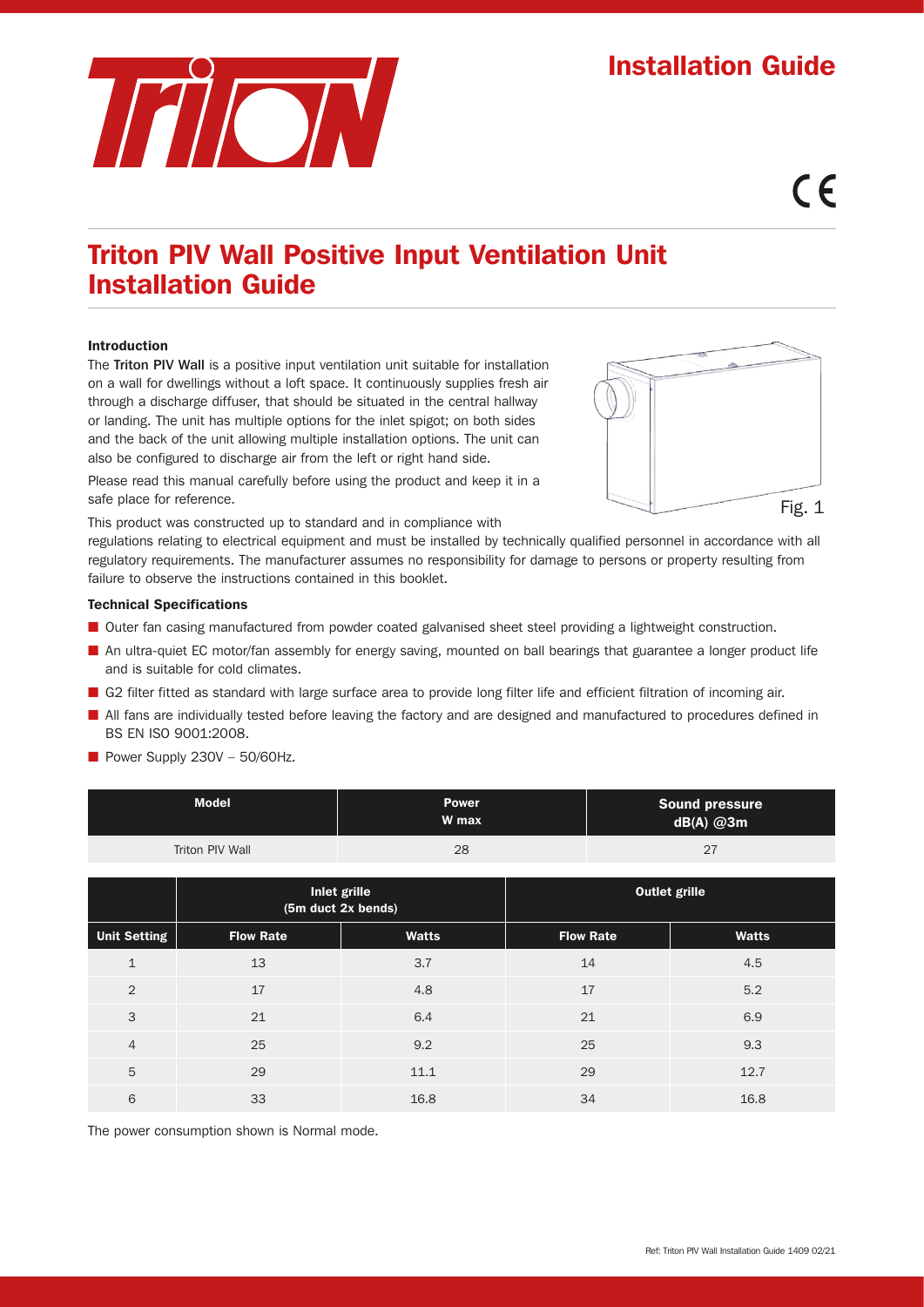#### Precautions for installation, use and maintenance

- The device should not be used for applications other than those specified in this manual.
- After removing the product from its packaging, verify its condition. In case of doubt, contact a qualified technician. Do not leave packaging within the reach of small children or people with disabilities.
- Do not touch the appliance with wet or damp hands/feet.
- The device is not intended for use by persons (including children) with reduced physical, sensory or mental capacities or those with a lack of experience and knowledge, unless they have been given supervision or instruction concerning use of the device from a person responsible for their safety.
- Children should be supervised to ensure that they do not play with the device.
- WARNING: In order to avoid overheating, do not cover/close the air exit.
- Do not use the product in the presence of flammable vapours, such as alcohol, insecticides, gasoline, etc.
- If any abnormalities in operation are detected, disconnect the device from the mains supply and contact a qualified technician immediately. Use original spare parts only for repairs.
- The electrical system to which the device is connected must comply with applicable regulations.
- Before connecting the product to the power supply or the power outlet, ensure that:
	- The data plate (voltage and frequency) correspond to those of the electrical mains.
	- The electrical power supply/socket is adequate for maximum device power. If not, contact a qualified technician.
- Operating temperature: 0°C up to +40°C.
- Do not leave the device exposed to atmospheric agents (rain, sun, snow, etc.).
- Do not immerse the device or its parts in water or other liquids.
- Turn off the main switch whenever a malfunction is detected or in case of cleaning/maintenance.
- For installation an omnipolar switch should be incorporated in the fixed wiring, in accordance with the wiring regulations, to provide a full disconnection under overvoltage category III conditions (contact opening distance equal to or greater than 3mm).
- Do not obstruct the fan or exhaust grille to ensure optimum air passage.
- Ensure adequate air supply into the room in compliance with existing regulations in order to ensure proper device operation
- If the environment in which the product is installed also houses a fuel-operating device (water heater, methane stove etc., that is not a "sealed chamber" type), it is essential to ensure adequate air intake, to ensure good combustion and proper equipment operation.
- Install the product so that the impeller is not accessible from the air outlet side as verified by contact with the Test Finger (test probe "B" of the norm EN61032) in compliance with the current safety regulations.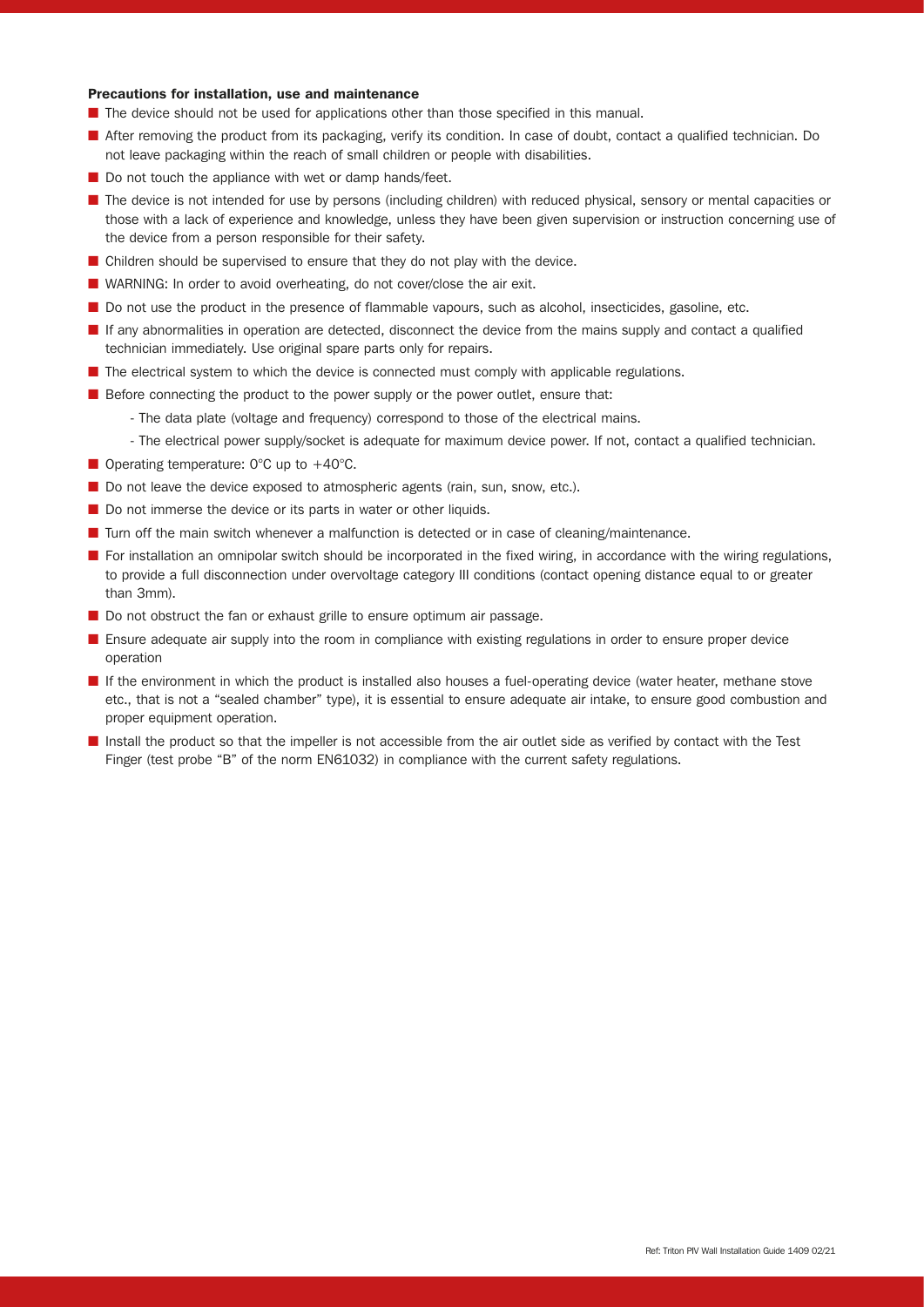#### **OPERATION**

#### Unit Setting

The Triton PIV Wall unit runs continuously a low ventilation level supplying fresh clean air into your home. This fresh air dilutes the stale and humid air in your home and is a great way to prevent and even cure condensation dampness and mould problems.

The unit setting is selected by the installer to suit the size, layout, thermal properties and moisture production in the home. Getting this setting right is very important and is often based on the experience of the installer. It is as important not to over ventilate as it is to under ventilate a home. The unit has numerous automatic speed adjustments to optimise ventilation and energy use.

#### Normal Mode

The unit will run in this mode for the vast majority of its time supplying until the unit's integral temperature sensor switches it to "Standby" mode, or the "Override Boost" mode (if connected via a suitable switch) is activated by the occupants.

This rate is set via 3 RATE dip switches shown in the wiring diagram, when leaving the factory this is set to 21l/s.

#### Energy Saving Mode

When the temperature of air being brought into the home is above an adjustable temperature the unit will automatically switch to a lower speed. This lower speed will reduce the energy used by the ventilation unit and the amount of uncomfortably warm air being brought in. This temperature can be selected for conditions where condensation is less likely to occur such as the summer months.

This trigger temperature is adjustable between 15-25°C, via V1 trimmer (shown in the wiring diagram). The default when leaving the factory is 19°C. It is usually adjusted to 1°C above the temperature the home is heated to

The fan speed is adjustable between via the HY trimmer and can be set to between -50% and 50% of the trickle speed.

FOR EXAMPLE: The trickle is set at 21l/s, HY trimmer set to -20%: when triggered the boost will be 21+(-  $(4.2)=16.8$ l/s.

It is recommended that the Heat Recovery Mode (boost above 0%) is not used for the Wall mounted PIV and the boost increase is set at or below 0% (default).

#### Summer Standby Mode

The summer shutdown function limits the chance of the house overheating when temperatures outside reach a level that is uncomfortable. The unit will essentially switch off when the temperature reaches a "Standby" trigger temperature to save energy and prevent undesirable warm air being introduced unnecessarily in to the home.

Some customers wish to have their unit operating all year round e.g. for Radon Gas control or pollen filtration during summer. That's why an adjustable trigger temperature has been incorporated.

This temperature set point is adjustable via V2 trimmer (shown in the wiring diagram) between 20° and 40°C, the default when leaving the factory is 26°C.

#### Override Boost Mode

The unit's automatic controls can be overridden to operate the unit at its maximum airflow by means of a user switch. The override boost can be triggered via a dedicated external volt free switch connecting GND and S3 terminals (shown in diagram). Purge operation overrides any other speed settings.

This function can be incorporated at installation stage or later. The unit will function automatically with or without it.

To prevent excessively warm air being supplied to the home and to protect the components of the unit, the purge will not operate above 40°C.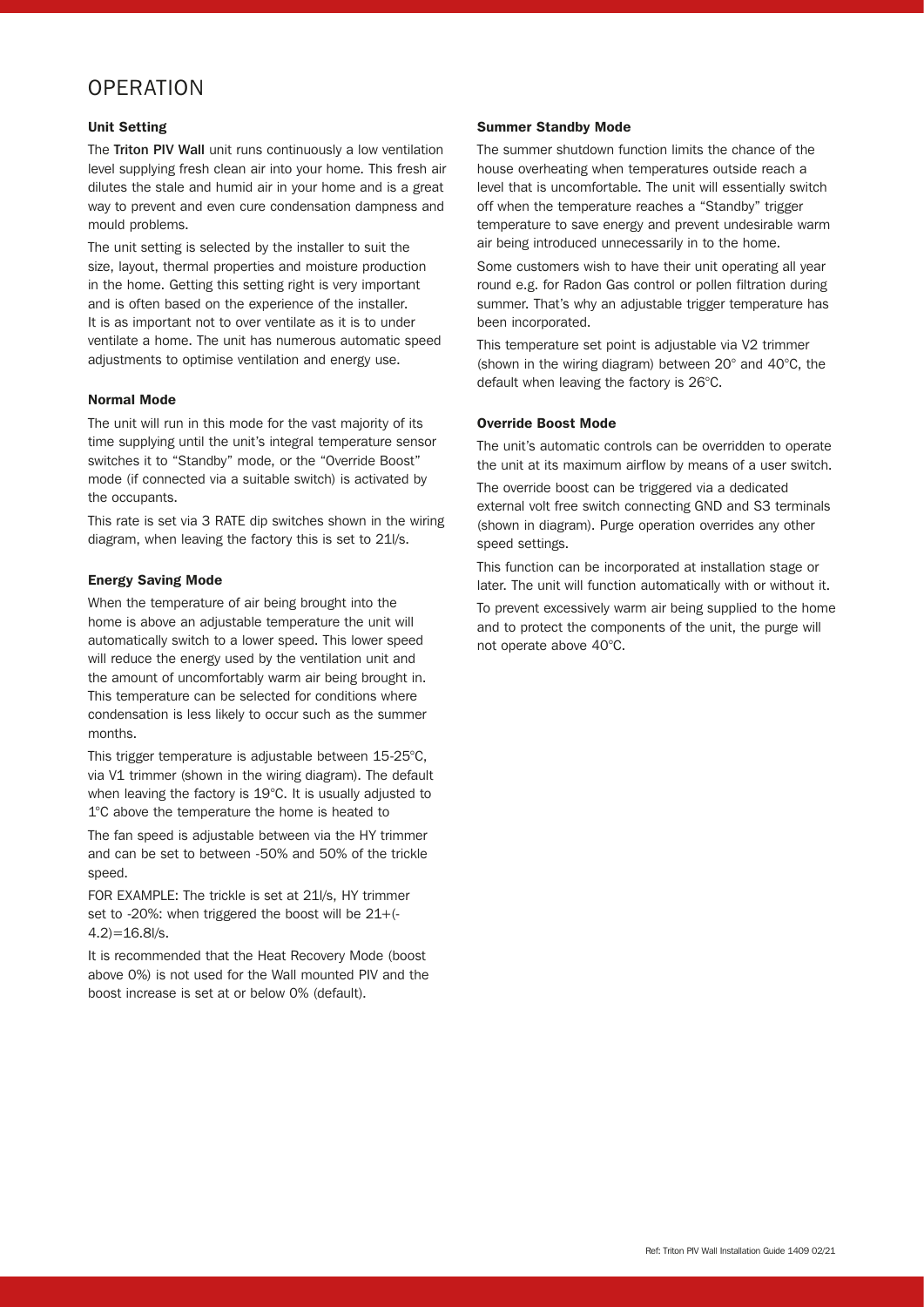### MAINTENANCE

Make sure the mains supply of the unit is disconnected before performing any maintenance. The maintenance must be carried out by a qualified technician and in accordance with local rules and regulations.

Filters of the unit require changing according to the filter change period. When the filters are dirty less air will be supplied by the unit and impact the effectiveness of the unit. In areas of high pollution e.g. beside main roads more regular replacement may be required. Filters can be supplied by Triton Systems.

Filters should be checked annually or if a drop in ventilation rates are noticed.

The filter should be checked regularly to determine if it needs cleaning or replacement. External environmental conditions will determine how often the filter will need to be cleaned or replaced. Reduced airflow, perhaps accompanied by an increase in noise level, may provide indication that the filter needs to be cleaned or replaced. The filter should be inspected and cleaned or replaced as required at intervals not exceeding 2 years and always replaced at intervals not exceeding 5 years.







#### Standard Conformity

2014/35/EU Low Voltage Directive (LVD) 2014/30/EU Electromagnetic Compatibility (EMC), in conformity with the following standards:

#### Electrical Safety

EN60335-1(2008); EN 60335-2-80(2005); EN 60335-2-80/A2(2009)

#### Electromagnetic Compatibility

EN 55014-1(2006)+A1+A2; EN 55014-2(1997)+A1(2001)+A2(2008)+IS1(2007) EN 61000-3-2(2006)+A1(2009)+A2(2009); EN 61000-3-3(2008).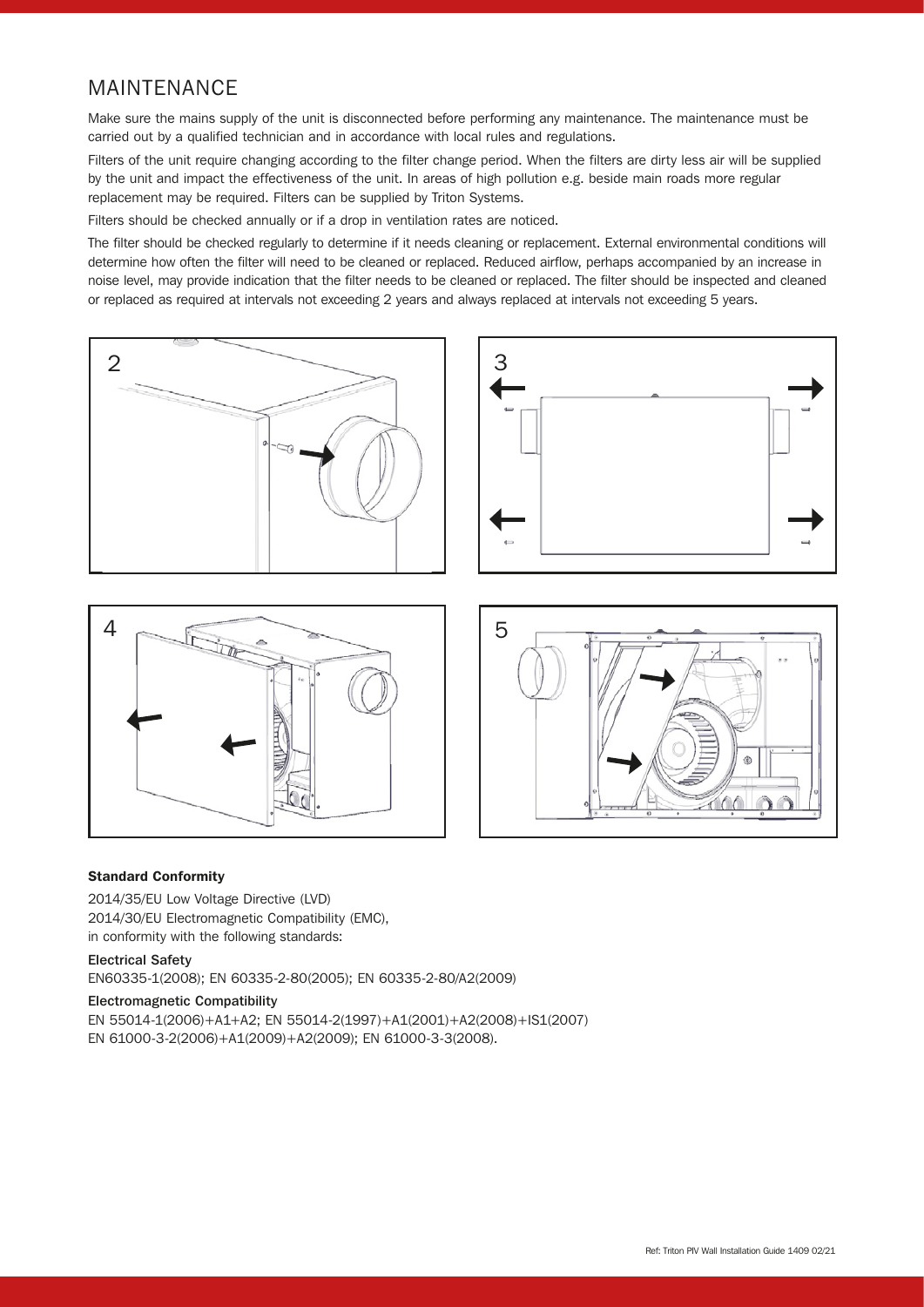#### **Dimensions**



#### Installation

Duct work should be kept as simple as possible minimising duct length and the number of bends. This will optimise the unit's effectiveness.

Ducting from the external to the unit should be kept as short as possible as condensation can form on the cold ductwork if it is not insulated.

The unit comes fitted with round 100mm spigots for easy fitment of round rigid ducting. If rectangular 110x54 ducting is required a rectangular to round adaptor can be fitted directly to the spigot. To do this the spigot must be cut to 25mm length.

Enough room needs to be allowed to access the side screws for maintenance. Allen keys are supplied with every unit to minimise the space requirement.

The blades of internal grilles fitted in the central hallway should be pointing upwards to better spread the fresh air.

The unit should be connected to a smoke alarm to stop the unit in the event of a fire to stop the spread of smoke and prevent evacuation. Guidance should be sought from Approved Document B (Fire Safety).

When the ducting is passed through fire boundaries adequate fire protection should be incorporated. Guidance should be sought from Approved Document B (Fire Safety).

#### What is in the box

Installation guidance is provided for information only and should be read in conjunction with standard details. Site specific detailing and installation methodology should be considered on a case by case basis.

| 1. Ventilation unit     | 6. Installer label                                            |
|-------------------------|---------------------------------------------------------------|
| 2. Filter               | 7. 1x Extra end panel (inlet bottom left or outlet top right) |
| 3. O&M Manual           | 8. 1x Extra end panel (inlet bottom right or outlet top left) |
| 4. 4x Screw + wall plug | 9. 1x Blank panel (if back inlet used)                        |
| 5. 4x Wood screw        |                                                               |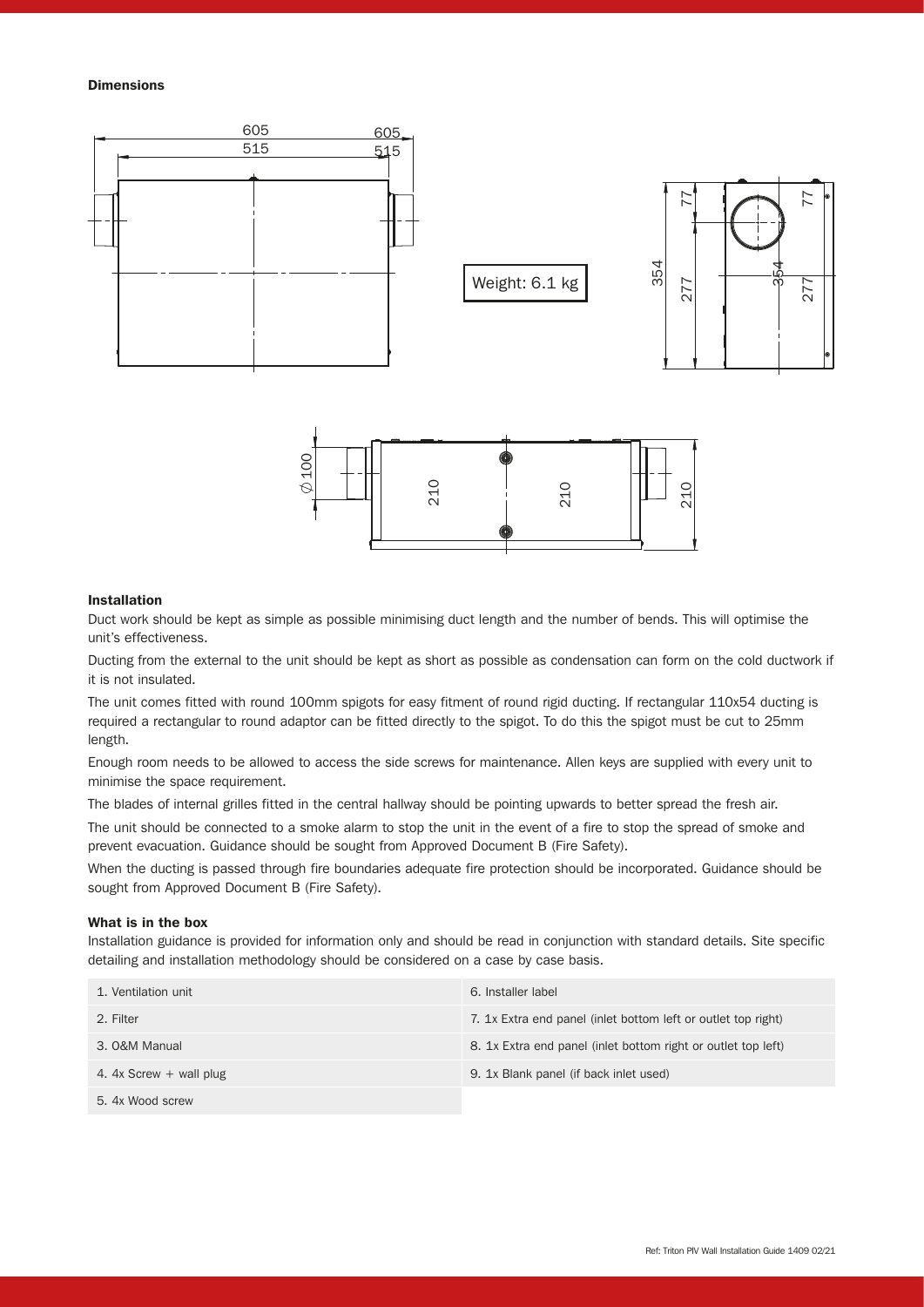



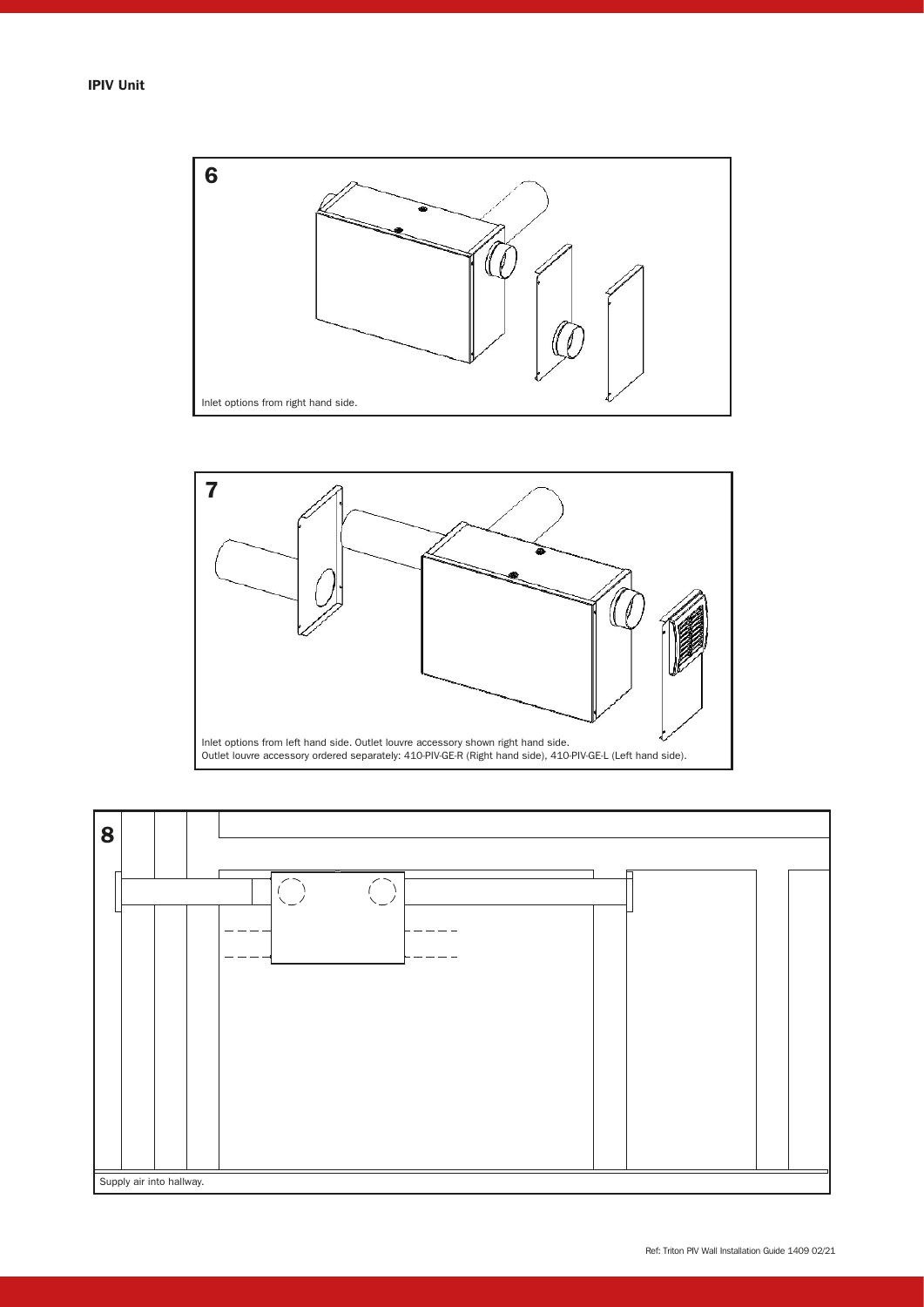

#### Wall Mounting

Before mounting ensure the desired location leaves enough room for access and maintenance. There are multiple mounting configurations make sure you have decided on the most suitable before drilling any holes.

The back panel can be removed and offered up to the wall ensuring that is level. The mounting hole positions can now be marked and rear duct entry if required.

Drill the marked holes and insert the supplied wall plugs.

Double check the holes line up with the rear panel and reassemble the unit in the desired configuration.

Lift the unit up and align the mounting holes with the wall plugs.

The supplied screws can then be screwed in securing the unit to the wall.

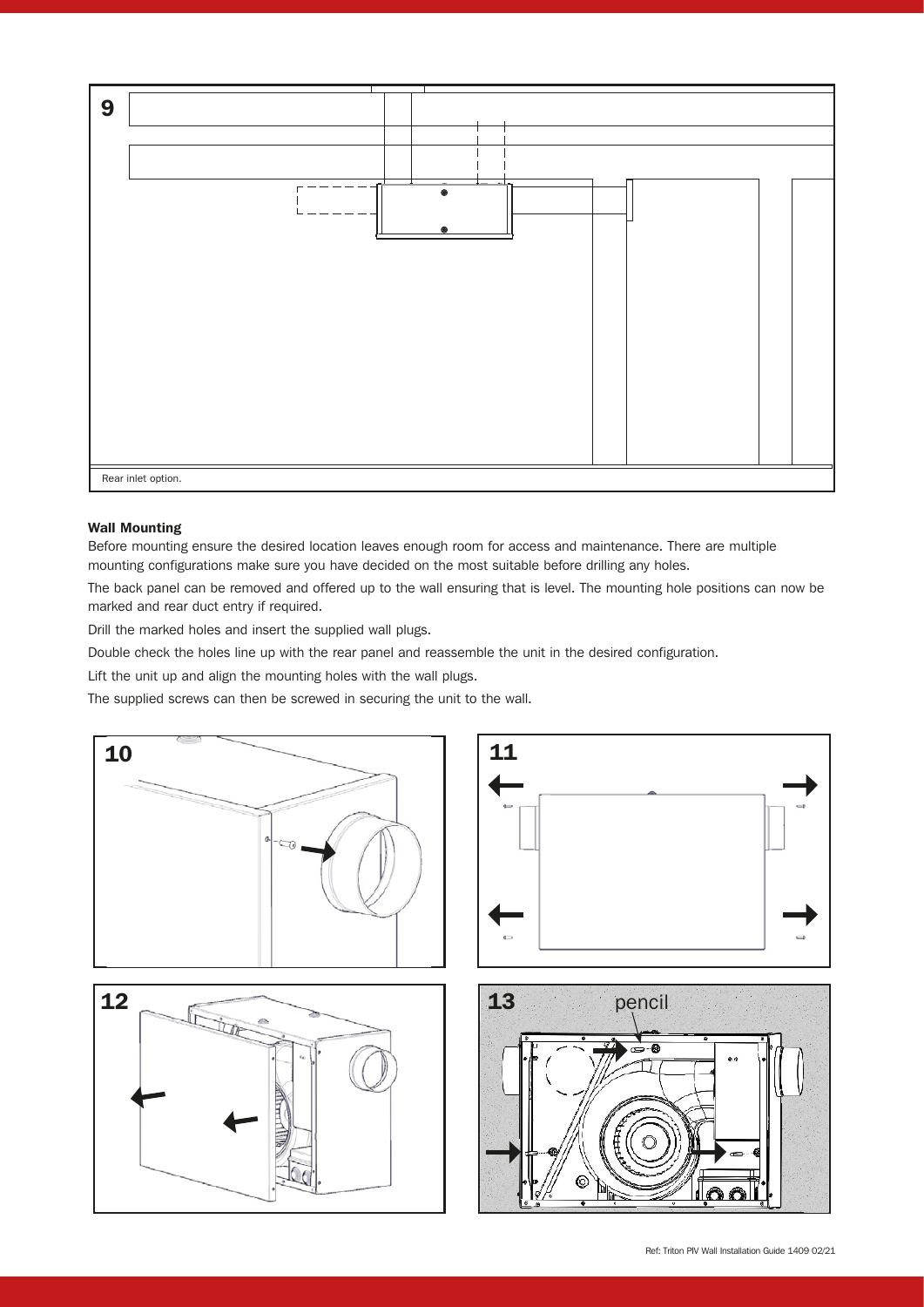



WARNING: Air outlet only on top.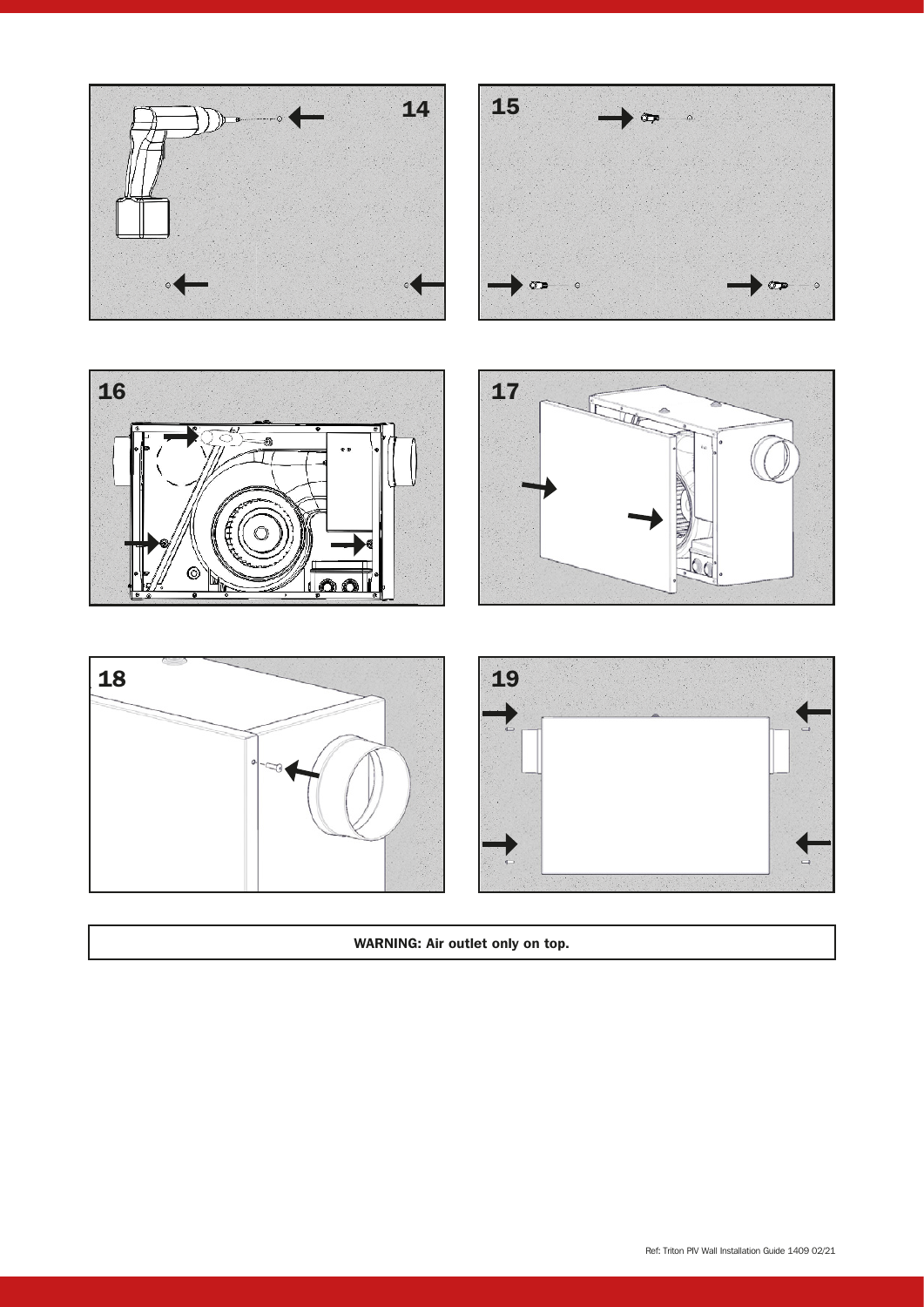Electrical Wiring

The unit must be earthed.



#### Fig. 20 Control box

#### Normal Mode Fan Speed Setting

To adjust the trickle flow rate use the dip switches shown in the diagram of figure 20.

| DIP1         | DIP <sub>2</sub> | DIP <sub>3</sub> | DIP4 |
|--------------|------------------|------------------|------|
| $\Omega$     | $\Omega$         | $\Omega$         | X    |
| $\Omega$     | 0                | $\mathbf{1}$     | X    |
| $\Omega$     | $\mathbf{1}$     | $\overline{O}$   | X    |
| $\Omega$     | $\mathbf{1}$     | $\mathbf{1}$     | X    |
| $\mathbf{1}$ | $\Omega$         | $\Omega$         | X    |
| 1            | 0                | $\mathbf{1}$     | X    |
| $\mathbf{1}$ | $\mathbf{1}$     | $\Omega$         | X    |



PLEASE NOTE: Do not change the setting of DIP4 switch.

#### Triton PIV Wall

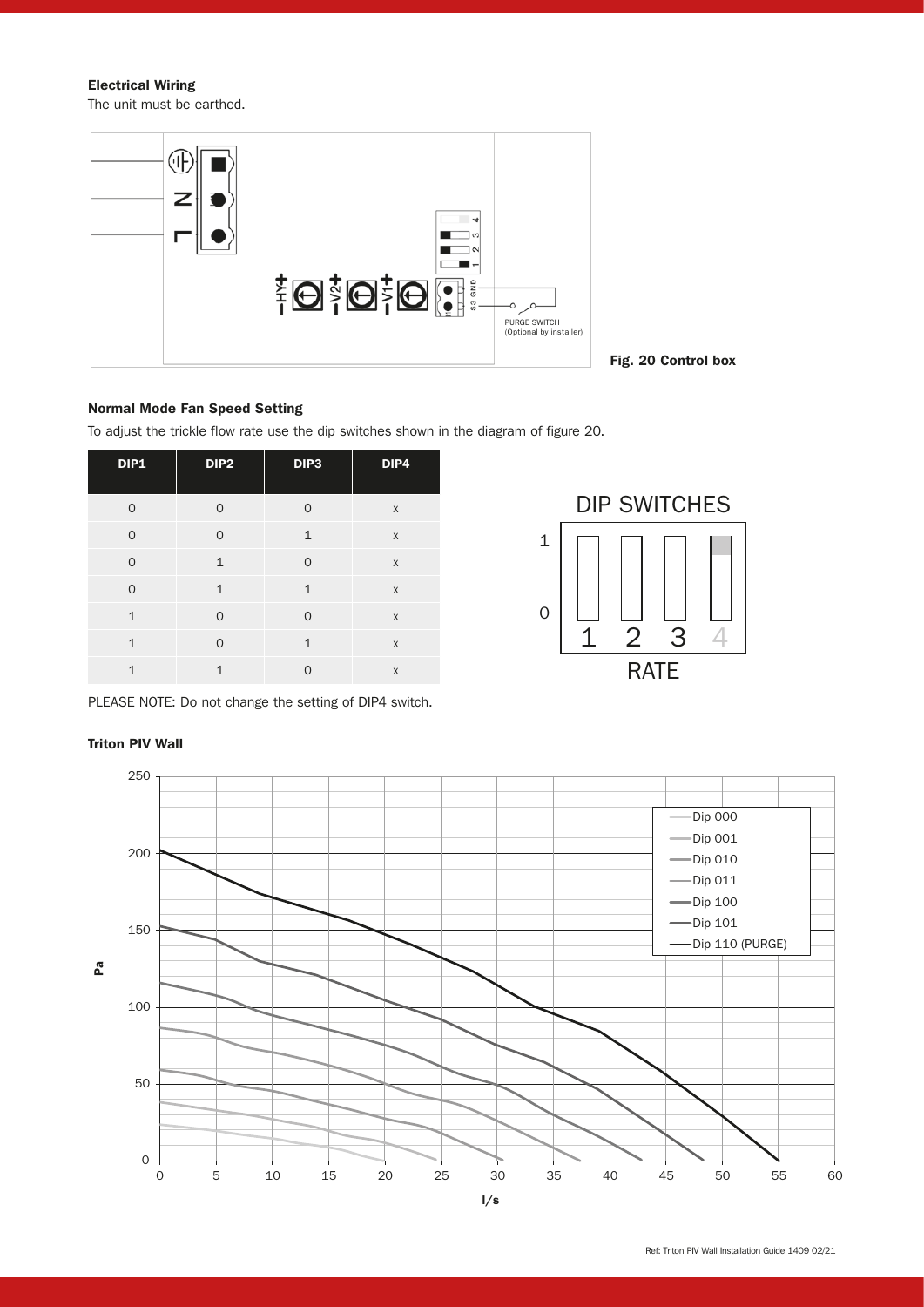#### Trimmer Setting

V1

| <b>Trimmer Label</b> | <b>Operation</b>                   | Range                             | <b>Default</b> |
|----------------------|------------------------------------|-----------------------------------|----------------|
| V <sub>1</sub>       | Heat recovery trigger temperature  | 15 to $25^{\circ}$ C              | $19^{\circ}$ C |
| V <sub>2</sub>       | Summer standby trigger temperature | 20 to $40^{\circ}$ C              | $25^{\circ}$ C |
| HY                   | % change of Heat Recovery mode     | -50% of trickle to 50% of trickle |                |





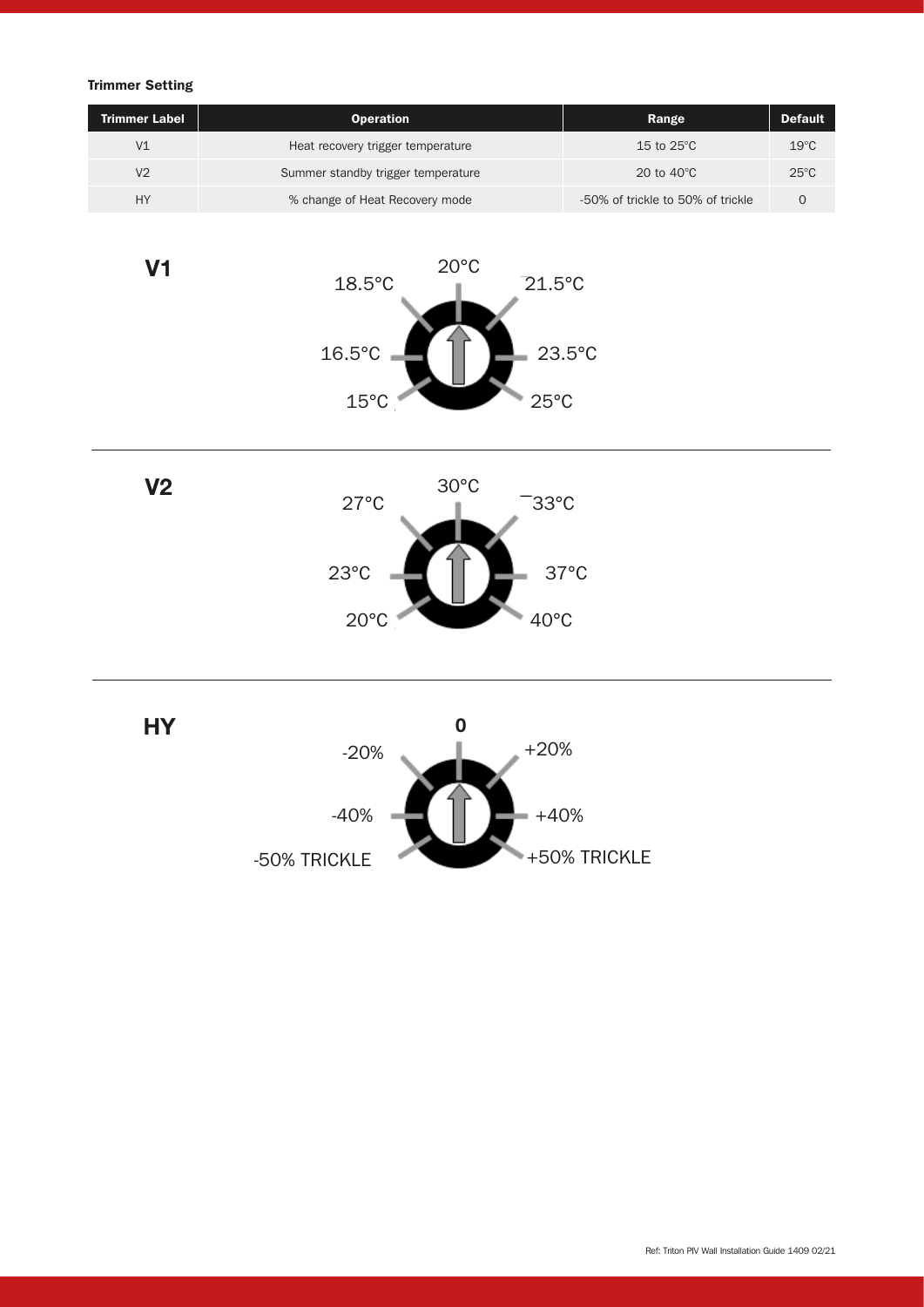#### ErP Directive – Regulations 1253 / 2014 – 1254 / 2014

| a)             | Mark                                                    |                       | Manufactured by Elta Fans for Triton Systems |
|----------------|---------------------------------------------------------|-----------------------|----------------------------------------------|
| b)             | Model                                                   |                       | Triton PIV Wall                              |
| C)             | <b>SEC Class</b>                                        |                       | B                                            |
| c1)            | SEC warm climates                                       | kWh/m <sup>2</sup> .a | $-10.6$                                      |
| c2)            | SEC average climates                                    | kWh/m <sup>2</sup> .a | $-26.1$                                      |
| c3)            | SEC cold climates                                       | kWh/m <sup>2</sup> .a | $-53.1$                                      |
|                | Energy label                                            |                       | <b>No</b>                                    |
| d)             | Unit typology                                           |                       | Residential - unidirectional                 |
| e)             | Type of drive                                           |                       | Multi-speed drive                            |
| f)             | Type of Heat Recovery System                            |                       | Absent                                       |
| g)             | Thermal efficiency of heat recovery                     | $\%$                  | N/A                                          |
| h)             | Maximum flow rate                                       | $m^3/h$               | 120                                          |
| i)             | Electric power input at maximum flow rate               | W                     | 635                                          |
| j)             | Sound power level (L <sub>wa</sub> )                    | dBA                   | 43                                           |
| k)             | Reference flow rate                                     | $m^3/h$               | 84                                           |
| $\vert$        | Reference pressure difference                           | Pa                    | 50                                           |
| m)             | Specific power input (SPI)                              | W/m <sup>3</sup> /h   | 0.119                                        |
| n1)            | Control factor                                          |                       | 0.65                                         |
| n2)            | Control typology                                        |                       | Local demand control                         |
| o(1)           | Maximum internal leakage rate                           | $\%$                  | N/A                                          |
| O(2)           | Maximum external leakage rate                           | $\%$                  | $\overline{2}$                               |
| p1)            | Internal mixing rate                                    | $\%$                  | N/A                                          |
| p2)            | External mixing rate                                    | $\%$                  | N/A                                          |
| q)             | Visual filter warning                                   |                       | N/A                                          |
| r)             | Instructions to install regulated grilles               |                       | Check the instruction booklet                |
| S)             | Internet address for pre / disassembly instructions     |                       | www.eltafans.com                             |
| t)             | Airflow sensitivity to pressure variations              | $\%$                  | N/A                                          |
| u)             | Indoor / outdoor air tightness                          | $m^3/h$               | N/A                                          |
| v1)            | AEC - Annual electricity consumption - warm climates    | kWh                   | 0.9                                          |
| v2)            | AEC - Annual electricity consumption - average climates | kWh                   | 0.9                                          |
| v3)            | AEC - Annual electricity consumption - cold climates    | kWh                   | 0.9                                          |
| w1)            | AHS - Annual heating saved - warm climates              | kWh                   | 12.8                                         |
| W <sub>2</sub> | AHS - Annual heating saved - average climates           | kWh                   | 28.3                                         |
| w3)            | AHS - Annual heating saved - cold climates              | kWh                   | 55.4                                         |